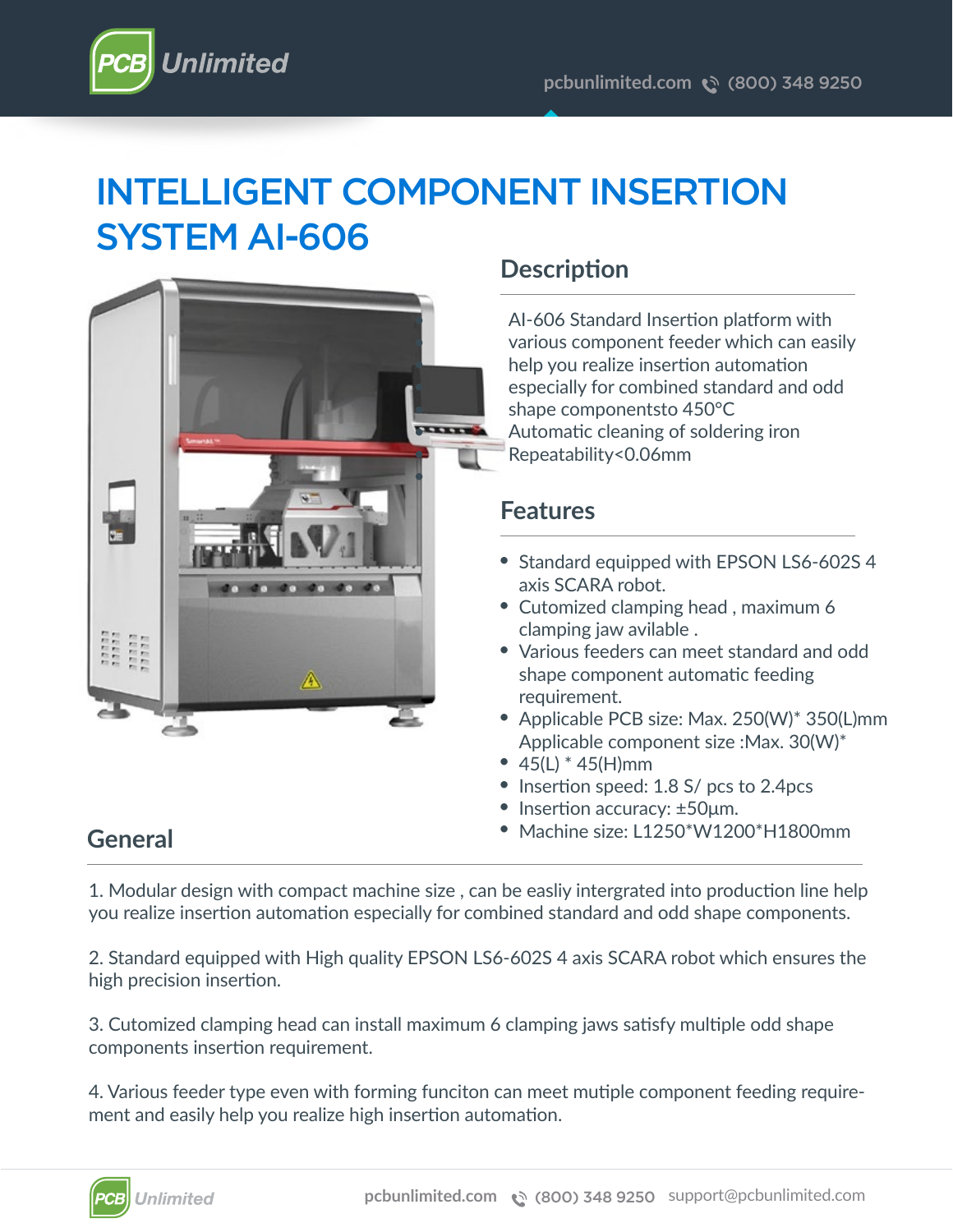5. 3 section conveying system with motorized width adjustment and clamping mechanism is applicable for max L 350\*W250mm PCB.

6. Insertion abnoramal detect function can realize machine alarm ,by pass and immediate reinsertion function.

7. Optional clamping jaw changing function is available.

8. Optional intelligent support pin changing funciton greatly decrease positioning mistake and save chaning time.

9. Extraordinary vision system realize ±0.05mm insertion accuracy.

10.Windows based software , easy to operate.

### **Specifications**

| <b>MACHINE SPECIFICATION</b> |                              | <b>TECHNICAL PARAMETER</b>                                                                                                    |                                                                                                                                |                                                 |  |  |  |
|------------------------------|------------------------------|-------------------------------------------------------------------------------------------------------------------------------|--------------------------------------------------------------------------------------------------------------------------------|-------------------------------------------------|--|--|--|
| <b>Pch Dimension</b>         | <b>PCB Size</b>              |                                                                                                                               | Max Size   standard : (L)350 x (W)250mm, option: (L)300 x (W)300mm<br>Min Size $ (L)70 \times (W)50$ mm                        |                                                 |  |  |  |
|                              |                              | PCB Transport Direction Left to right, 3 section conveyor                                                                     |                                                                                                                                |                                                 |  |  |  |
| <b>SCARA ROBOT</b>           | Model                        | LS6-602S (EPSON), 4 axis SCARA robot                                                                                          |                                                                                                                                |                                                 |  |  |  |
| <b>Insertion Parameter</b>   | <b>Insertion Speed</b>       | <b>Theoretical Speed</b>                                                                                                      |                                                                                                                                | 1800 CPH                                        |  |  |  |
|                              |                              | <b>Actual Speed</b>                                                                                                           |                                                                                                                                | 1.8 s/pcs without vision, 2.4 s/pcs with vision |  |  |  |
|                              | <b>Insertion Accuracy</b>    |                                                                                                                               |                                                                                                                                | ±0.05mm                                         |  |  |  |
|                              | <b>Insertion Species</b>     |                                                                                                                               | resistor, capacitor, diode, triode, fuse, connector, relay, inductor,<br>network connector, and other odd shape components etc |                                                 |  |  |  |
| <b>Clamping Head</b>         | <b>Picking Method</b>        | clamping jaw /suction nozzle                                                                                                  |                                                                                                                                |                                                 |  |  |  |
|                              | <b>Clamping Jaw Quantity</b> | $4/6$ pcs                                                                                                                     |                                                                                                                                |                                                 |  |  |  |
|                              | Max Component Size           | W 30 *L 45 *H45 mm                                                                                                            |                                                                                                                                |                                                 |  |  |  |
|                              | <b>Insertion Angle</b>       | flat, 0 degree.                                                                                                               |                                                                                                                                |                                                 |  |  |  |
| Feeder                       | Feeder Type                  | tape feeder, tube feeder, tray feeder, vibration feeder and other<br>customized feeder                                        |                                                                                                                                |                                                 |  |  |  |
|                              | <b>Feeder Quantity</b>       | Max 10 feeders                                                                                                                |                                                                                                                                |                                                 |  |  |  |
| Utility                      | <b>Working Power Supply</b>  | 1 Phase AC220V, 50HZ                                                                                                          |                                                                                                                                |                                                 |  |  |  |
|                              | <b>Rated Power</b>           | 2KW                                                                                                                           |                                                                                                                                |                                                 |  |  |  |
|                              | <b>Work Pressure</b>         | 80 psi(0.5 Mpa)                                                                                                               |                                                                                                                                |                                                 |  |  |  |
|                              | <b>Machine Size</b>          | Std with L 350* 250mm PCB size :(L)1250 x (W1200 x (H)1800 mm<br>Optwith L 300* 300mm PCB size :(L)1250 x (W1300 x (H)1800 mm |                                                                                                                                |                                                 |  |  |  |
|                              | Machine Weight               | About 950 KG                                                                                                                  |                                                                                                                                |                                                 |  |  |  |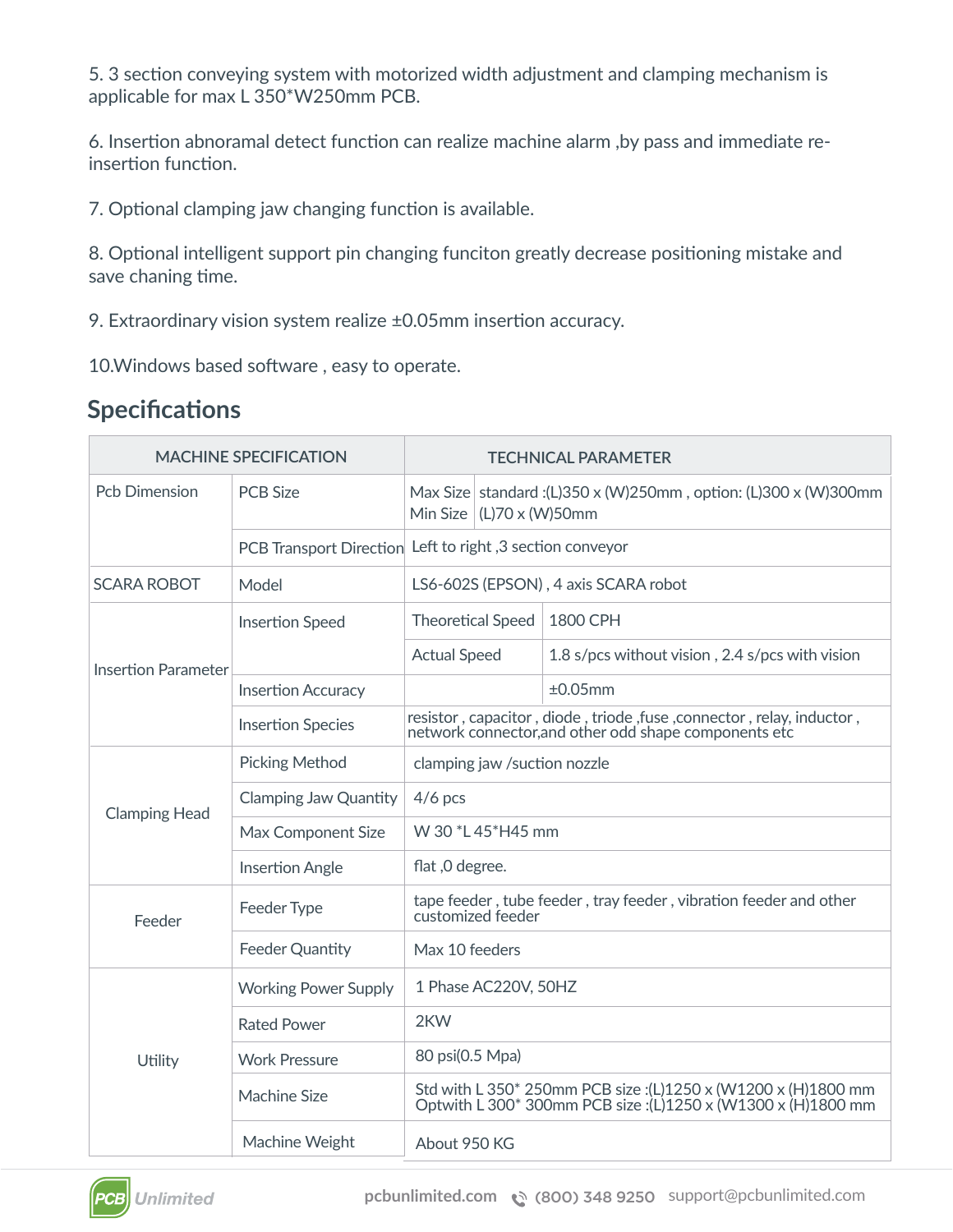### **Sturcture**

Modular design with compact machine size , can be easliy intergrated into production line help you realize insertion automation.



**Modular design** Main machine+ intelligent feeder Up to 10 feeders per machine



**Modular 3 section conveyor Aduetsomigan** Aduetsomigantic width mechanism, Motorized PCB clamping mechanism



**High-strength base structure** Finite-element analysis, design of high-strength welding, providing a solid base for the equipment

Standard equipped with High quality EPSON LS6-602S 4 axis SCARA robot which ensures the high precision insertion.



# **Clamping head**

#### **Multi functional clamping Heads with optional automatic changing function:**

Leading performance, an abundant choices of clamping jaws and suction cups to offer protection for complicated plug-in work

- Large choice of clamping jawss and suction cups •
- Insertion abnoramal detect function can realize machine alarm, by pass and immediate re-insertion function
- Optional clamping jaw changing function is available



Optional clamping jaw changing function is available



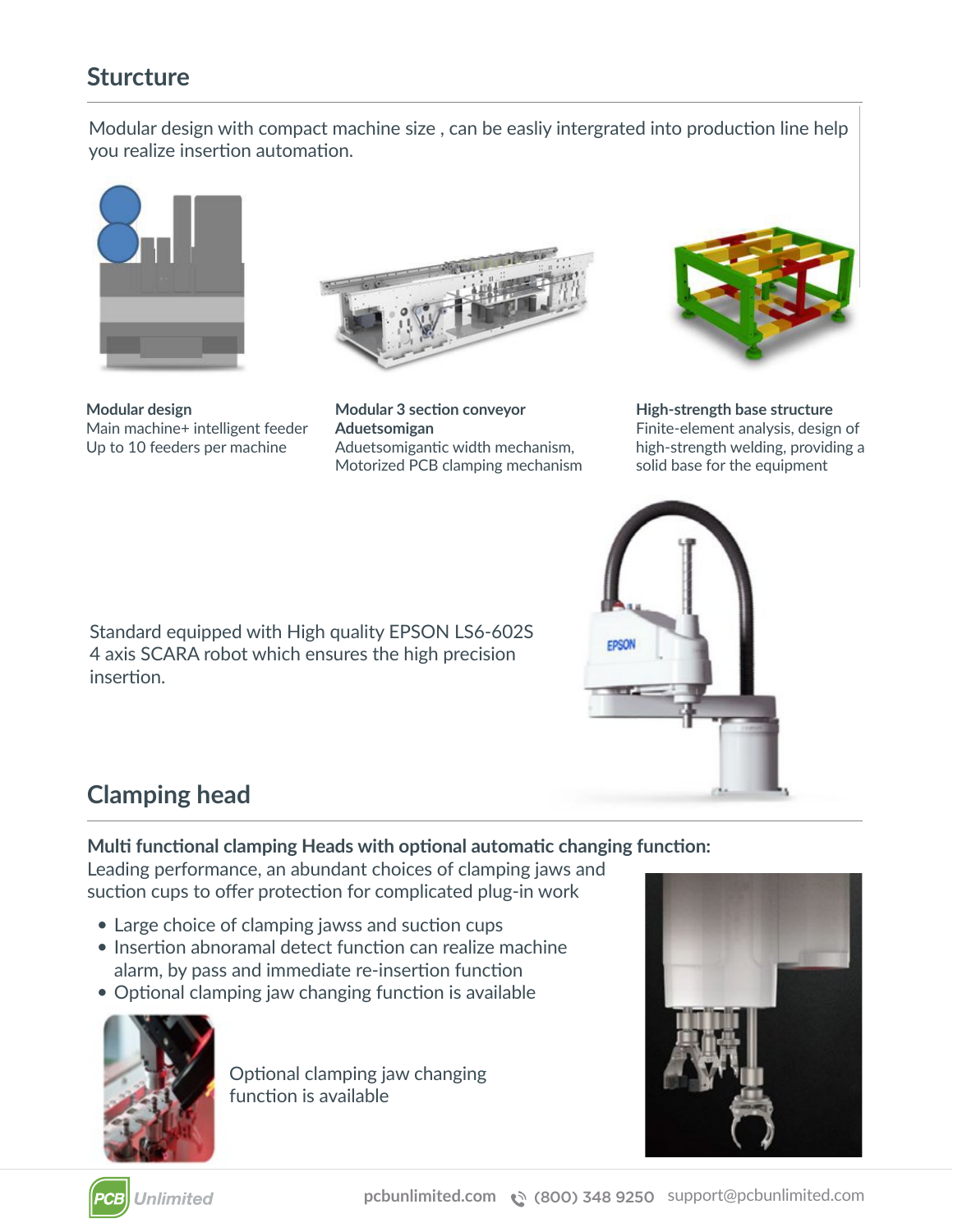Customized Clamping Jaw Is Available



### **Feeders**

Various feeder type even with forming funciton can meet mutiple component feeding requirement an automation.



Various feeder type even with forming funciton can meet mutiple component feeding requirement and easily help you realize high insertion automation.





**pcbunlimited.com** (800) 348 9250 support@pcbunlimited.com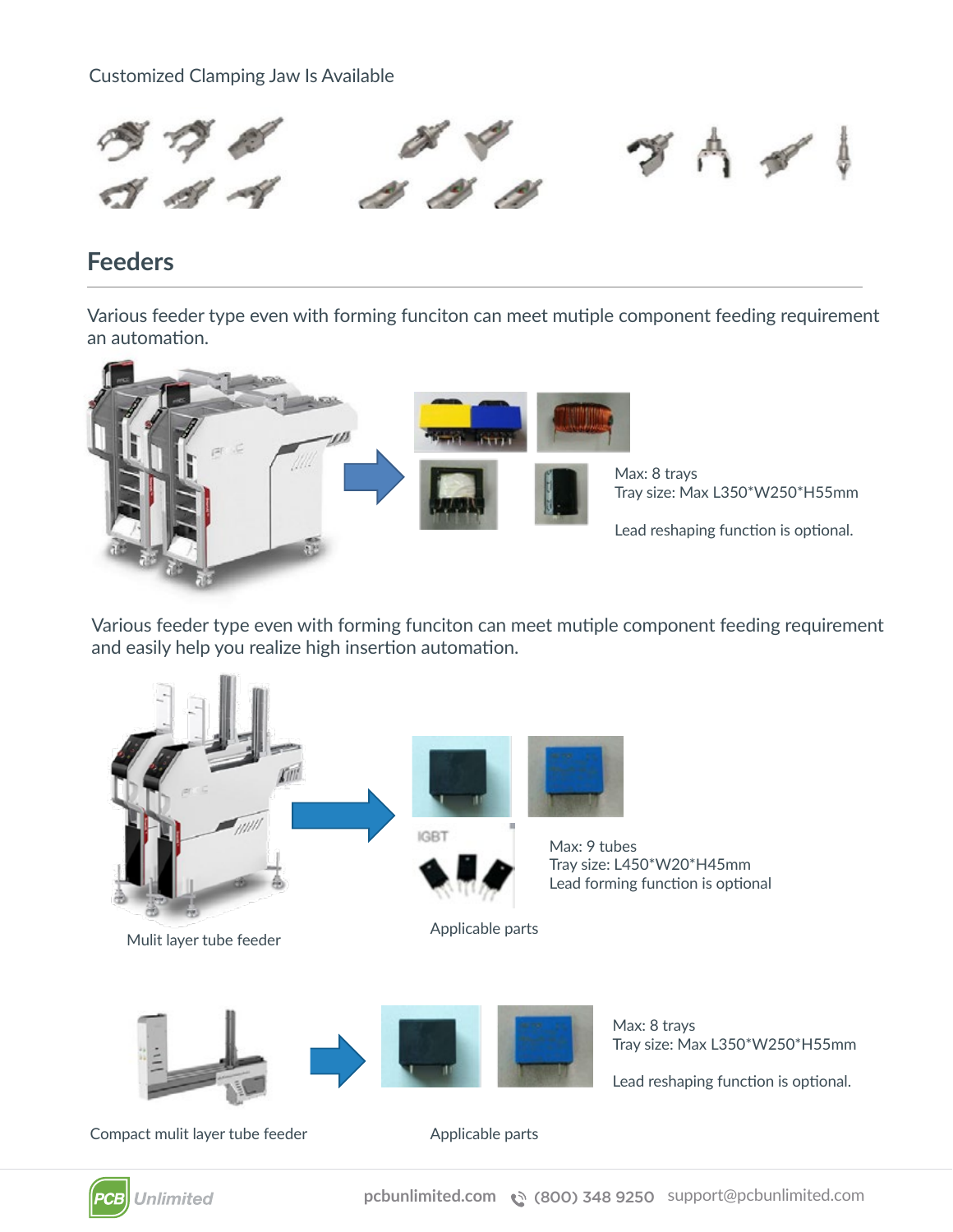

Vertical vibration feeder



Applicable parts

Customized according to component, lead reshaping function is optional.



Compact Vibration feeder





Applicable parts

Customized vibraton feeder for small batch without lead reshaping function.



Radial tape feeder







Applicable parts

Suited for radial tape component with tape hole pitch of 12.7mm lead forming function is optional.

Suited for axial tape component with lead pitch of 5 or 10mm with lead cutting and bending function.

Axial tape feeder

Applicable parts





### **Software**

#### **Easy to Program and Operate**

- Graphical User Interface
- CAD and CSV Import fucntion
- English interface available



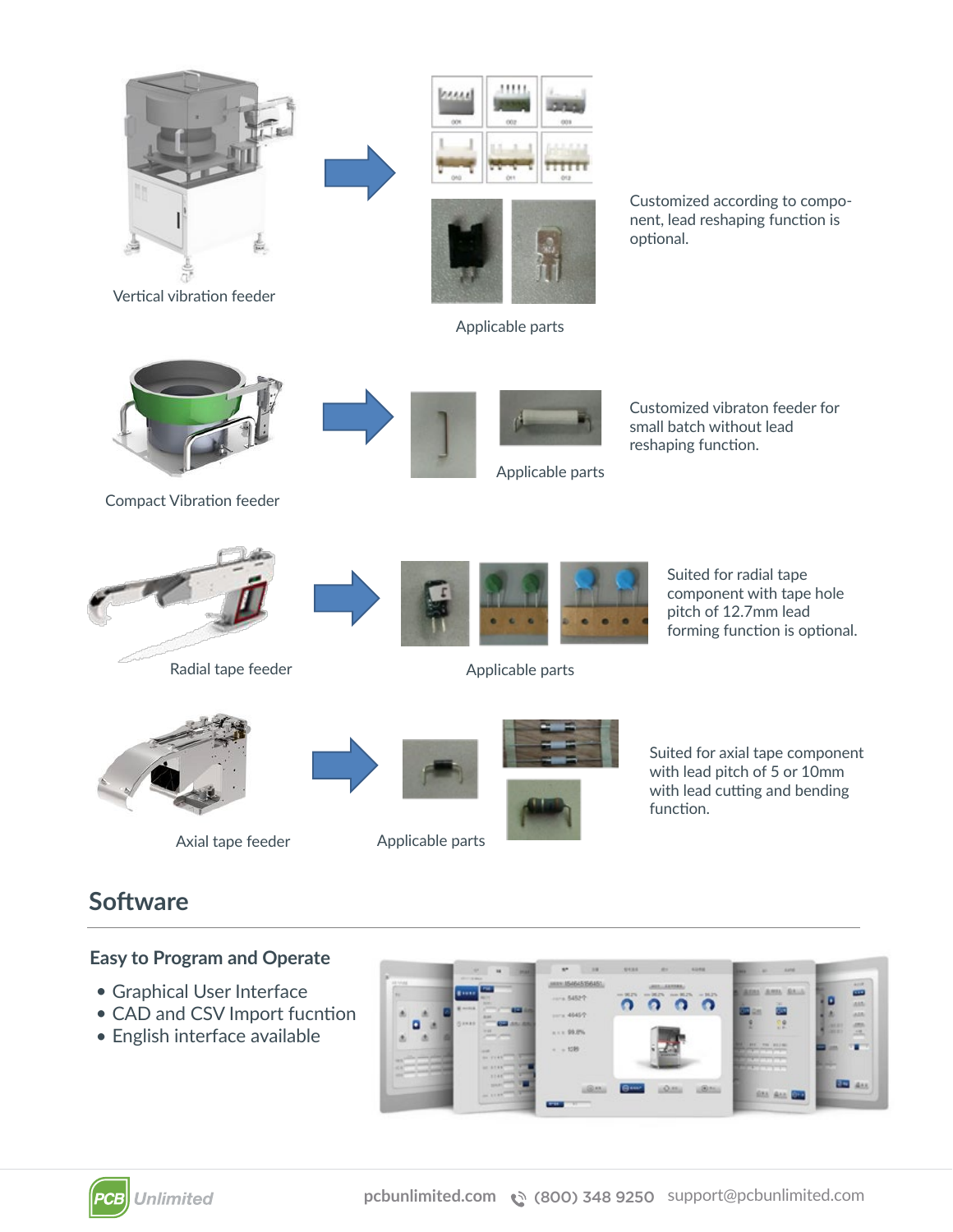

Optional intelligent support pin changing funciton greatly decrease positioning mistake and save chaning time..

#### **Extraordinary vision system realize ±50μm insertion accuracy**

- Head CCD vision system recognize fiducial and accurately position the PCB.
- Bottom CCD vision system recognize component and accurately insert it into PCB.



Lead and component recognition for precise alignment and placement



Verification and positioning of fiducials for precise PCB alignment and placement

# **Application**

Insertion automation on site case (for a World's Top 500 Corporate)

Before adaptation:



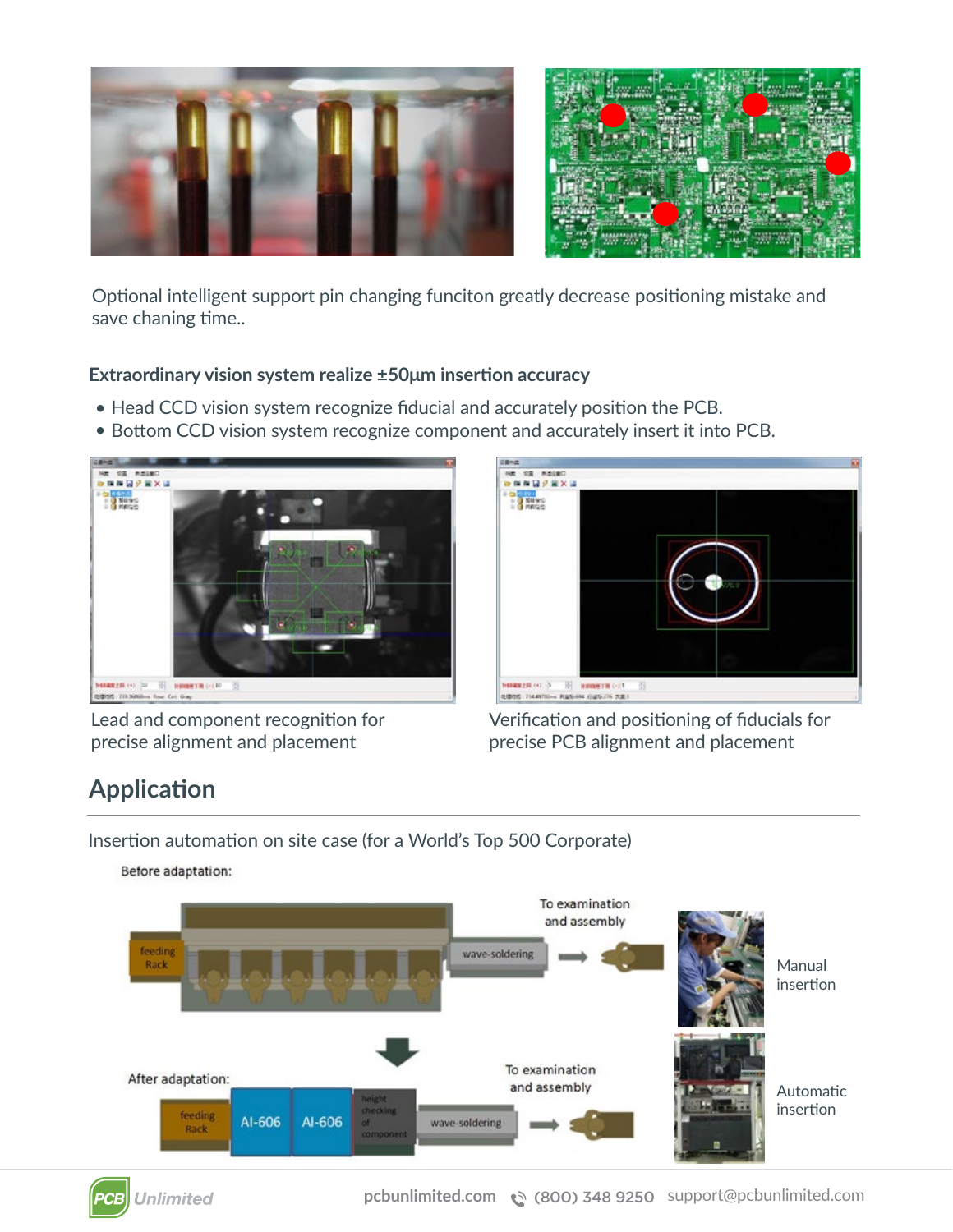#### **Space Savings and Line integration**

Saves 30% over traditional THT Insertion Systems





#### **Application from our customers**

Air conditioner



Home appliances









#### Industry applications